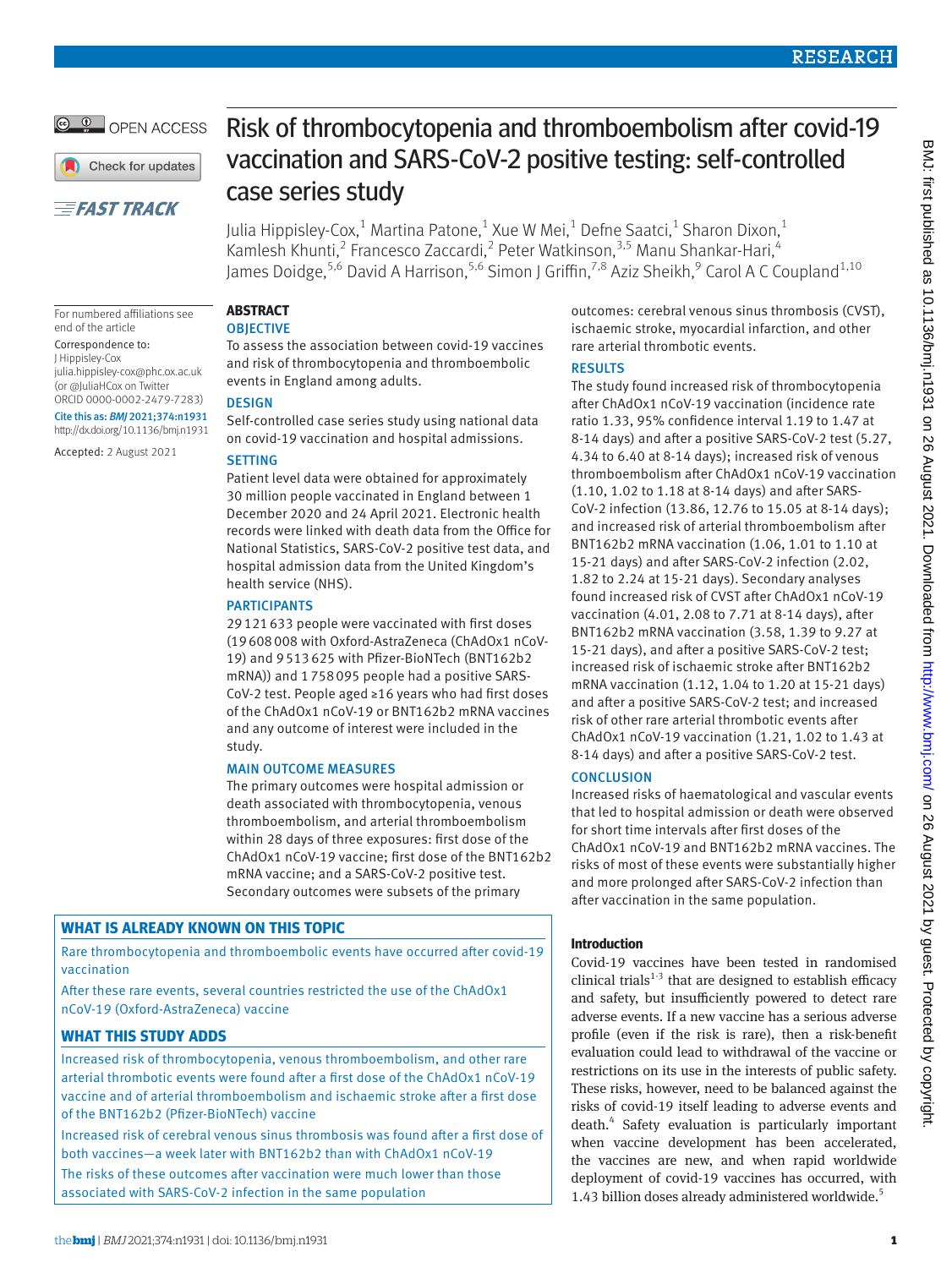Recently, thrombocytopenia and rare thromboembolic events after the ChAdOx1 nCoV-19 (Oxford-AstraZeneca) vaccine have been reported in Denmark, Norway, <sup>67</sup> Germany, Austria,<sup>8</sup> and the United Kingdom.<sup>9</sup> This prompted several countries to limit the use of ChAdOx1 nCoV-19 on the basis that the benefits might not outweigh the risks. $8-11$  The United States has reported similar events associated with the Ad26. COV2-S (recombinant) Janssen vaccine, resulting in a pause in its roll-out. $12$ 

The situation is further complicated by evidence on the associations between SARS-CoV-2 infection and thromboses.<sup>4</sup> A US study estimated that the risk of cerebral venous sinus thrombosis (CVST) associated with SARS-CoV-2 infection is approximately seven times greater than that associated with the BNT162b2 mRNA (Pfizer-BioNTech) or mRNA-1273 (Moderna)  $\frac{1}{9}$  covid-19 vaccines.<sup>13</sup> Direct comparisons between these vaccines and the ChAdOx1 nCoV-19 vaccine were not possible because the ChAdOx1 nCoV-19 vaccine is not used in the US. Evaluation of the safety of new vaccines relies on case reports or series, and analyses of large scale health data. While informative, case reports are limited by small numbers, and potential selection, recall, and recording biases. In contrast, routinely collected electronic health data contain recording of the exposure, outcomes, and confounders, and provide a rich source of data to enable the robust evaluation of rare vaccine safety events.<sup>14</sup>

We evaluated the short term risks of thrombocytopenia, venous thromboembolism, and arterial



thromboembolism associated with the first dose of the ChAdOx1 nCoV-19 and BNT162b2 vaccines, or a SARS-CoV-2 positive test in England between 1 December 2020 and 24 April 2021. We also evaluated the risk of prespecified secondary outcomes of interest, namely CVST, ischaemic stroke, myocardial infarction, and other rare arterial thrombotic events according to a prespecified protocol.<sup>15</sup>

### **Methods**

#### Study design and period

We undertook a self-controlled case series from 1 December 2020 to 24 April 2021 (the latest date for which outcome data were available) to examine the associations between ChAdOx1 nCoV-19 or BNT162b2 mRNA vaccines and thrombotic events during the ongoing covid-19 vaccination programme in England. We also investigated the association between a SARS-CoV-2 positive test and the thrombotic events of interest among the same vaccinated population.

The self-controlled case series was originally developed to assess risks of adverse events to vaccination.16 The case series determines the relative incidence of the outcome of interest for exposed time periods (eg, after vaccination or SARS-CoV-2 infection) compared with unexposed baseline periods in people with the outcome of interest (see supplementary fig 1). Inference is within people and therefore this implicitly controls for all covariates that remain constant during the study period. We selected patients with each outcome during the study period and determined dates when they had the vaccine or tested positive for SARS-CoV-2. Separate analyses were carried out for each outcome of interest.

## Data sources

We used the National Immunisation Management System register of covid-19 vaccination to identify vaccine exposure, which includes vaccine type, date, and doses for all people vaccinated in England. We linked individual level data to national data for mortality, hospital admissions, and SARS-CoV-2 infection. Linkages are conducted to protect patient anonymity because the hashed ID used to link patients cannot be reversed. Vaccine and SARS-CoV-2 positive test data were available until 24 April 2021. Hospital admission data were obtained from two sources: Hospital Episode Statistics (up to 31 March 2021), which includes any admission, and Secondary Users Service (up to 24 April 2021), which includes only admissions with an outcome (death or discharge).

We used the QResearch database of 12 million patients linked to the above dataset to calculate background incidence rates for each outcome before the pandemic (2015-19). QResearch includes demographic, clinical, and drug data, and is used for clinical<sup>17 18</sup> and drug safety research.<sup>19 20</sup> QResearch is one of the largest and most representative primary care research databases nationally, $21$  covering approximately 20% of the population of England.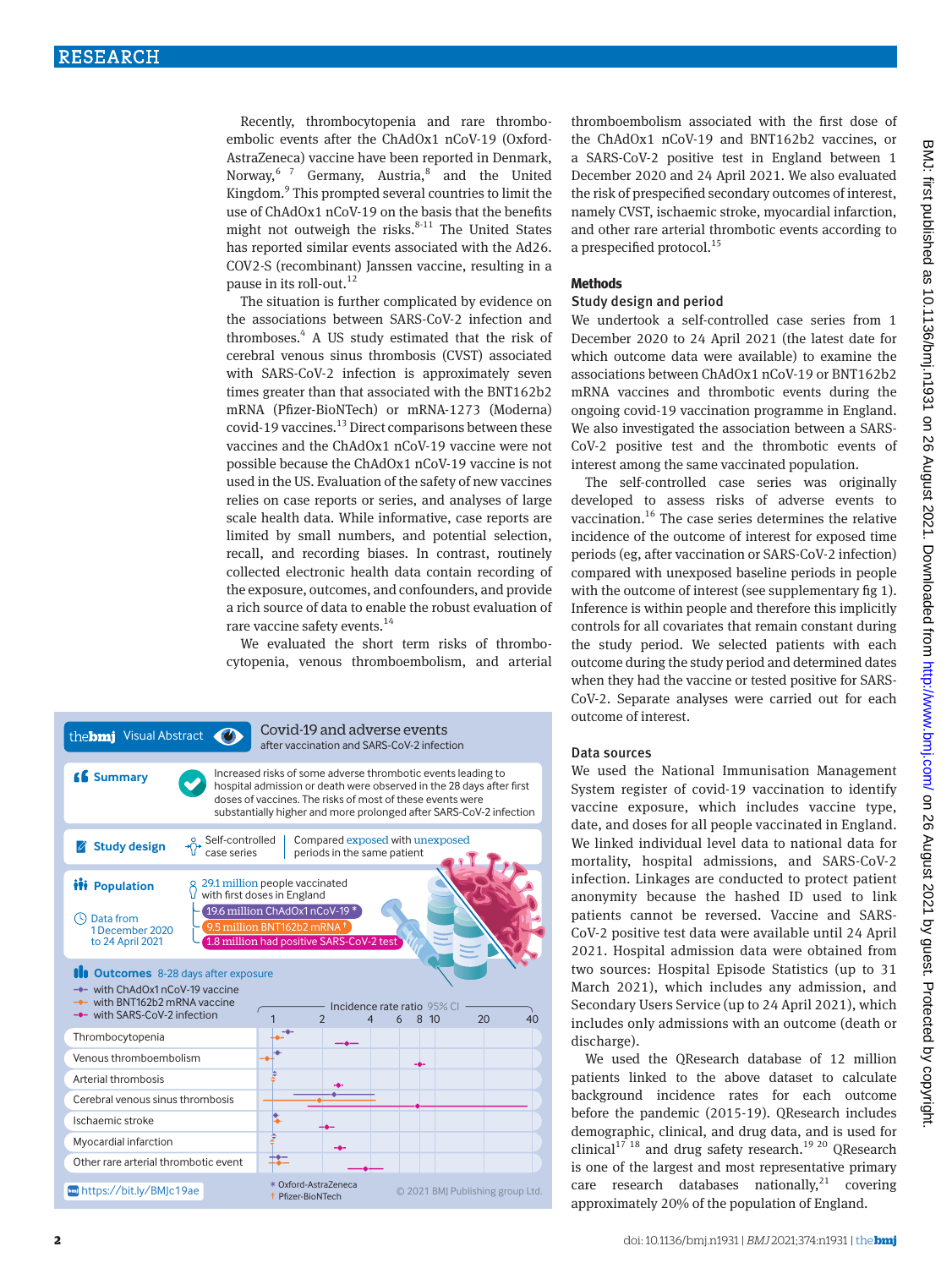#### Inclusion criteria

We included all people aged ≥16 years who had first doses of the ChAdOx1 nCoV-19 or BNT162b2 mRNA vaccines and any outcome of interest. We excluded people who received the mRNA-1273 (Moderna) vaccine because of very small numbers. We used the first event in the study period and excluded patients from the analysis of each outcome if they had a hospital admission for the same event in the two years before the start of the study period.

#### Exposure

Our main exposures were the first dose of the ChAdOx1 nCoV-19 or the BNT162b2 mRNA vaccine. We censored people on the earliest of the following: date of their second dose, date of death, or study end date (24 April 2021). Our secondary exposure was a positive SARS-CoV-2 test result, using the first date of a positive test (not the date of reporting) as the exposure date. We defined the exposure risk intervals as the following prespecified time periods: 0, 1-7, 8-14, 15-21, and 22-28 days after each exposure date (vaccination date or date of positive SARS-CoV-2 test). Multiple risk intervals were used to differentiate between acute and non-acute phases after vaccination. The baseline period (without exposure) was defined as any time between 1 December 2020 and 29 days before the exposure date, and from 29 days after the exposure date until 24 April 2021 or the censored date if earlier. A pre-risk interval of 1-28 days before each exposure date was included to deal with possible bias that might arise if the occurrence of the outcome temporarily influenced the likelihood of exposure.<sup>22</sup> Histograms of the data by interval between vaccination and event day are shown in supplementary figure 2a. The graphs show a drop of hospital admissions or deaths for each outcome about 28 days before vaccination, hence the choice of the pre-risk period. Hospital admissions for the event of interest are probably the trigger for the covid-19 test. Such events might be caused by SARS-CoV-2 infection, but the reverse causality involved in their detection induces bias. To reduce the bias, which could overestimate or underestimate the effect of infection, we decided to allocate day 0 to a risk period on its own.<sup>23</sup>

## **Outcomes**

Our three composite primary outcomes were hospital admission or death associated with thrombocytopenia, venous thromboembolism, and arterial thromboembolism. Our prespecified secondary outcomes were subsets of the primary outcomes: CVST, ischaemic stroke, myocardial infarction, and other rare arterial thrombotic events. Hospital inpatient admissions from 1 December 2020 to 24 April 2021 with an ICD-10 (International Classification of Diseases version 10) diagnosis code in their first 13 diagnoses fields that indicated the outcome of interest were identified in the Hospital Episode Statistics and Secondary Users Service databases. Supplementary table 1 gives a list of ICD-10 codes and groupings for each outcome. We used the earliest date of hospital admission or date of death for the relevant event as the event date. Cause of death in the UK is assessed by the medical practitioner who attended the patient during their last illness, and if not seen in the preceding 14 days, the cause is determined by a coroner based on assessment of medical evidence.

### Statistical analysis

We described the characteristics of each cohort (patients who had been vaccinated with the outcomes of interest) in terms of age, sex, and ethnicity. The self-controlled case series models were fitted using a conditional Poisson regression model with an offset for the length of the risk period. Incidence rate ratios, the relative rate of hospital admissions or deaths due to each outcome of interest in risk periods relative to baseline periods, and their 95% confidence intervals were estimated using each model. Exposure terms for both vaccines and for infection with SARS-CoV-2 were included in the same model. To account for temporal changes in background rates, we divided the study period into weekly blocks starting on 1 December 2020 and adjusted for these changes as discrete covariates in the analysis. We used Wald tests to compare risks associated with ChAdOx1 nCoV-19 and BNT162b2 mRNA vaccines. We investigated whether the associations between vaccine exposures and outcomes are sex or age dependent by running the analyses in separate subgroups by sex and age group (younger or older than 50 years).

### Sensitivity analyses

We conducted six sensitivity analyses: (1) excluding those who died from the outcome; (2) restricting analysis to the period after vaccination or after a SARS-CoV-2 positive test, without censoring at death; (3) censoring at 12 weeks after vaccination; (4) censoring on 10 March 2021; (5) restricting the study period until 31 March 2021; and (6) restricting the analysis to patients who had their vaccination after 1 January 2021. The first two analyses tested the assumption that the occurrence of an outcome event did not influence the probability of subsequent exposures, such as through death. $^{22}$  The third analysis tested the sensitivity to our approach of censoring patients at the time of the second dose (to avoid contamination of baseline time). The additional censoring at 12 weeks after the first dose of vaccine was used because this is the recommended time for a second dose in the UK. Concerns over CVST and blood clots were raised first in Europe around 10 March 2021, and so we censored on this date for the fourth sensitivity analysis; this allowed us to include only time unaffected by any notoriety bias (because of media attention, thrombotic events might have been more likely to be reported on death certificates or hospital admission records if healthcare professionals were aware of recent ChAdOx1 nCoV-19 vaccination). The fifth analysis tested the completeness of the data, and the sixth analysis was done to have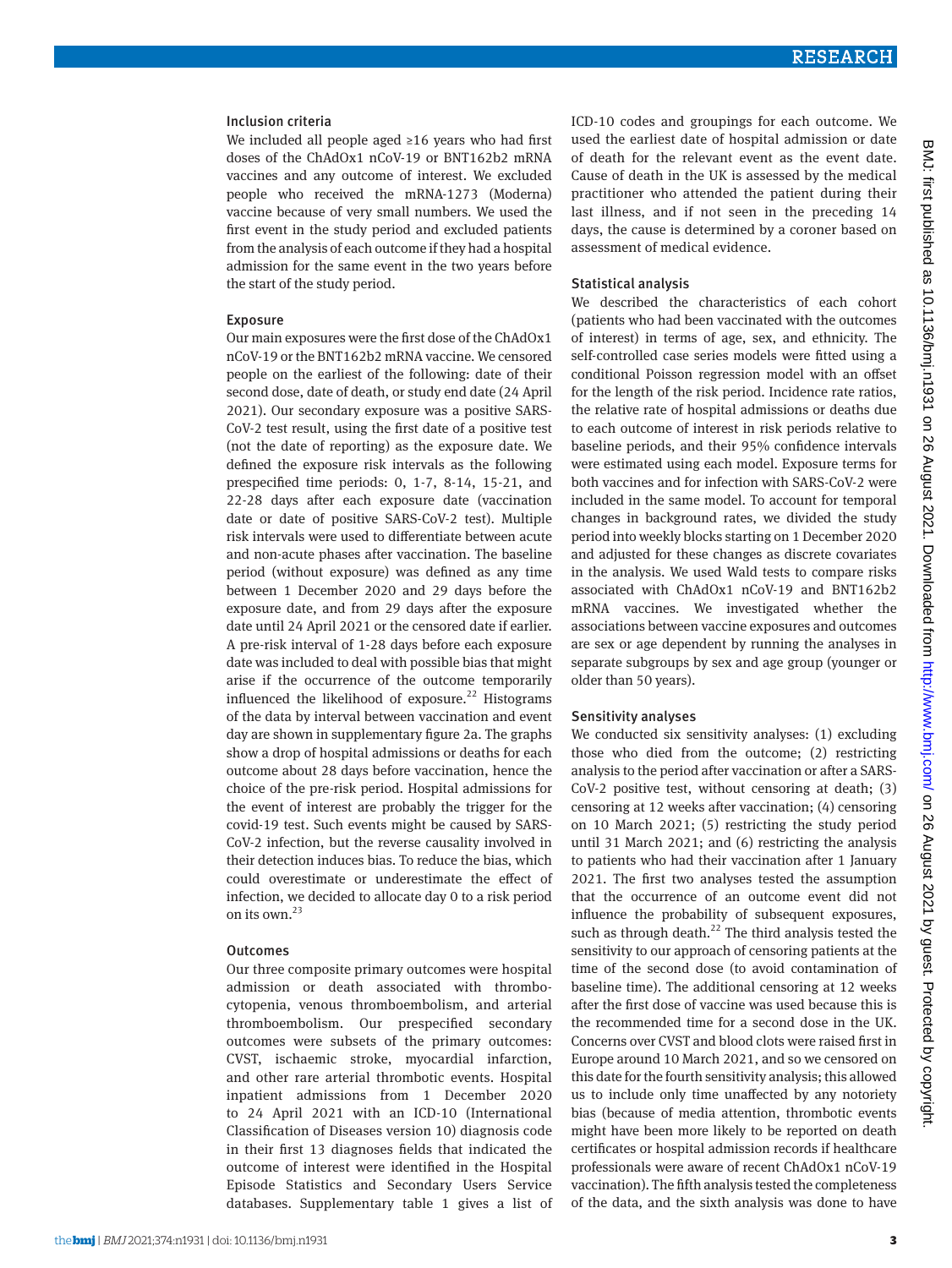## Assessing the self-controlled case series assumptions

To further assess the assumptions of the self-controlled case series and our modelling choices, we visually examined the data. We plotted a histogram of the number of occurrences of an event by time before or since vaccination for each outcome to assess the possibility that a hospital admission for that event might affect subsequent vaccination (supplementary fig 2a). We plotted a histogram of the time from event to actual end of observation in patients who were censored and uncensored to assess if event dependent observation periods could be a problem for the analysis (supplementary fig 2b).

*Event dependent exposures*—supplementary figure 2a shows the number of occurrences of an event by time before or after vaccination. We observed a decrease in the 28 days immediately before vaccination, indicating that occurrence of an event might have reduced the likelihood of vaccination. This pattern is similar for most of the outcomes and for both vaccines. Therefore, we have added the pre-risk period of 28 days.

*Event dependent observation periods*—supplementary figure 2b shows the frequency of days from event to actual end of observation in censored and uncensored patients. A spike close to zero is apparent in the censored data histogram for most of the outcomes, excluding CVST. This finding indicates the presence of event dependent observation periods (censoring on death date due to outcome), which we tested further with the first and second sensitivity analyses (excluding those who died from the outcome; restricting analysis to the period after vaccination, without censoring at death). These additional analyses agreed with the main analysis, suggesting that there should be little concern about these outcomes.

### Absolute measure of risk

In self-controlled case series analysis, results are presented in relative terms—the ratio of the incidence in the exposure risk periods relative to the incidence in control periods. We supplemented these results with measures of effect of each exposure in absolute terms using a method developed to estimate the number of exposures needed to produce one excess adverse outcome and the excess number of events per 10 million exposed for each outcome. $24$  These measures were computed for a period of 8-28 days after vaccination to remove the healthy vaccinee effect seen at 0-7 days after vaccination. To make numbers comparable, the same measures were computed for the same period after a SARS-CoV-2 positive test.

### Negative or positive controls

We examined the associations of exposures with coeliac disease as a negative control outcome<sup>25</sup> because it was not thought to be associated with exposure to vaccination or SARS-CoV-2 infection; and with anaphylaxis as a positive control outcome because it could occur shortly after either vaccine.<sup>26</sup>

# Patient and public involvement

This project is supported by a patient and public involvement advisory panel which we thank for its continued support and guidance. The input of the panel has helped us identify priority questions for consideration. PPIE (patient and public involvement and engagement) advisers were supportive of the vital importance of reporting on thrombosis risks associated with vaccination against covid-19 and covid-19 itself. We have reviewed the findings of this study with our PPIE advisers. A lay summary has been developed with patient and public involvement input and feedback, including an infographic.

### **Results**

Table 1 shows the characteristics of 19608008 people who had the ChAdOx1 nCoV-19 vaccine, 9513625 who had the BNT162b2 mRNA vaccine, and 1758095 with a SARS-CoV-2 positive test. During the study period, among those vaccinated, 9764 people had a hospital admission related to thrombocytopenia (52 deaths) and 23390 people were admitted to hospital with venous thromboembolism (1871 deaths); this included 119 people with CVST related hospital admissions (no deaths). Hospital admission related to arterial thromboembolic events occurred in 89321 people (6533 deaths); these included 28222 ischaemic strokes (4204 deaths), 62699 with myocardial infarction (2875 deaths), and 3655 with other rare arterial thrombotic events (84 deaths). Table 2 shows the demographic characteristics of patients who experienced the primary outcomes of interest in the 28 days after exposure. Supplementary table 2 shows corresponding results for the secondary outcomes.

Table 3 and figure 1 show the number of patients with outcome events in each time period and the incidence rate ratios for outcomes in the risk periods immediately before and after each exposure.

# Primary outcomes

*Thrombocytopenia*—an increased risk was observed at 8-14 days after the ChAdOx1 nCoV-19 vaccine (incidence rate ratio 1.33, 95% confidence interval 1.19 to 1.47) and at 22-28 days (1.26, 1.13 to 1.42). An increased risk was also found after a positive SARS-CoV-2 test (1-7 days: 14.04, 12.08 to 16.31; 8-14 days: 5.27, 4.34 to 6.40; 15-21 days: 1.91, 1.44 to 2.54; 22- 28 days: 1.50, 1.10 to 2.05).

*Venous thromboembolism*—an increased risk was found at 8-14 days after the ChAdOx1 nCoV-19 vaccine (incidence rate ratio 1.10, 95% confidence interval 1.02 to 1.18) and after a positive SARS-CoV-2 test (1-7 days: 13.78, 12.66 to 14.99; 8-14 days: 13.86, 12.76 to 15.05; 15-21 days: 7.88, 7.18 to 8.64; 22-28 days: 3.38, 3.00 to 3.81).

*Arterial thromboembolism*—we observed an association at 15-21 days after the BNT162b2 mRNA vaccine (incidence rate ratio 1.06, 95% confidence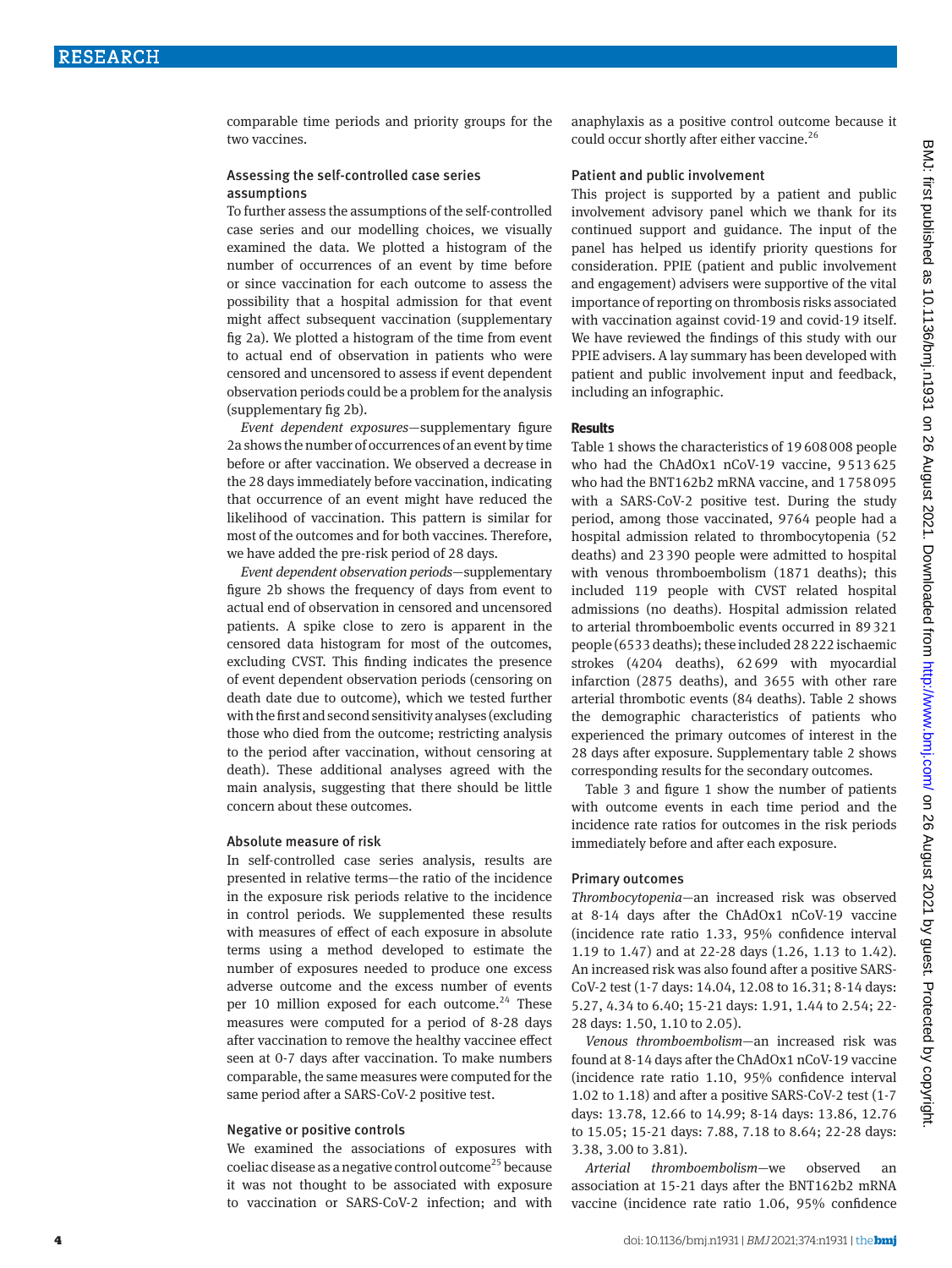Table 1 | Baseline demographic characteristics of people receiving first dose of covid-19 vaccine or testing positive for SARS-CoV-2 virus among vaccinated population in England from 1 December 2020 to 24 April 2021. Figures are column % (number) unless stated otherwise

| Characteristics                   | ChAdOx1 nCoV-19 vaccine | BNT162b2 mRNA vaccine | Positive SARS-CoV-2 test (among vaccinated population) |  |
|-----------------------------------|-------------------------|-----------------------|--------------------------------------------------------|--|
| Total No of people                | 19608008                | 9513625               | 1758095                                                |  |
| Sex                               |                         |                       |                                                        |  |
| Women                             | 50.1 (9822236)          | 57.2 (5443631)        | 56.7 (996 462)                                         |  |
| Men                               | 45.1 (8848683)          | 40.0 (3808 484)       | 40.0 (703 381)                                         |  |
| Not recorded                      | 4.8 (937 088)           | 2.7(261510)           | 3.3 (58252)                                            |  |
| Mean age, years (SD)              | 55.5 (14.9)             | 61.5(18.8)            | 51.7 (17.0)                                            |  |
| Age group, years                  |                         |                       |                                                        |  |
| $16 - 29$                         | 5.4 (1060982)           | 7.2 (685 100)         | 10.9 (191741)                                          |  |
| $30 - 39$                         | 7.9 (1551528)           | 8.3 (786 815)         | 12.6 (220 712)                                         |  |
| $40 - 49$                         | 19.4 (3803176)          | 10.8 (1030833)        | 20.9 (367 869)                                         |  |
| 50-59                             | 28.4 (5 5 6 4 7 3 9)    | 15.6 (1486062)        | 26.7 (469 206)                                         |  |
| 60-69                             | 20.3 (3 988 397)        | 17.8 (1692935)        | 14.4 (252849)                                          |  |
| 70-79                             | 14.2 (2782590)          | 20.3 (1934771)        | 7.2 (126 296)                                          |  |
| 80-89                             | 3.3 (643058)            | 17.0 (1619781)        | 5.1 (90 261)                                           |  |
| $\geq 90$                         | 1.1(213537)             | 2.9 (277 328)         | 2.2(39161)                                             |  |
| Ethnicity                         |                         |                       |                                                        |  |
| White                             | 72.9 (14 29 8 0 7 5)    | 77.4 (7367723)        | 71.3 (1253446)                                         |  |
| Indian                            | 2.2 (425 195)           | 2.5 (239 326)         | 3.9 (69356)                                            |  |
| Pakistani                         | 1.3 (256 270)           | 1.0 (97 066)          | 2.8 (49 689)                                           |  |
| Bangladeshi                       | 0.6(109817)             | 0.4(36488)            | 1.1(19698)                                             |  |
| Other Asian                       | 1.0 (192 997)           | 1.1 (102 139)         | 1.7 (30082)                                            |  |
| <b>Black Caribbean</b>            | 0.6(120296)             | 0.6(53076)            | 0.7(12732)                                             |  |
| <b>Black African</b>              | 1.1 (213931)            | 1.0(91527)            | 1.6(28592)                                             |  |
| Chinese                           | 0.4(69563)              | 0.3(26228)            | 0.2(3553)                                              |  |
| Other ethnic group                | 1.9 (364 117)           | 1.7 (157 233)         | 2.5(43879)                                             |  |
| Ethnicity not recorded            | 18.1 (3557746)          | 14.1 (1342819)        | 14.1 (247 068)                                         |  |
| Previous conditions               |                         |                       |                                                        |  |
| Previous thrombocytopenia         | 0.1(25917)              | 0.2(18004)            | 0.3(4543)                                              |  |
| Previous arterial thromboembolism | 1.5 (294 698)           | 2.7(254295)           | 2.4(41821)                                             |  |
| Myocardial infarction             | 1.2 (227 594)           | 2.1(201610)           | 1.8 (31 566)                                           |  |
| Ischaemic stroke                  | 0.3(68124)              | 0.6(53982)            | 0.6(10783)                                             |  |
| Other rare arterial thrombosis    | 0.0(9671)               | 0.1(6727)             | 0.1(1515)                                              |  |
| Previous venous thromboembolism   | 0.2(42247)              | 0.3(29173)            | 0.5(8671)                                              |  |
| Previous CVST                     | 0.0(280)                | 0.0(155)              | 0.0(30)                                                |  |
|                                   |                         |                       |                                                        |  |

BNT162b2 mRNA=Pfizer-BioNTech; CVST=cerebral venous sinus thrombosis; ChAdOx1 nCoV-19=Oxford-AstraZeneca vaccine.

interval 1.01 to 1.10) and in those with SARS-CoV-2 infection (1-7 days: 6.55, 6.12 to 7.02; 8-14 days: 4.52, 4.19 to 4.88; 15-21 days: 2.02, 1.82 to 2.24; 22- 28 days: 1.26, 1.11 to 1.43).

#### Secondary outcomes

*CVST*—we found an increased risk at 8-14 days after the ChAdOx1 nCoV-19 vaccine (incidence rate ratio 4.01, 95% confidence interval 2.08 to 7.71), and at 15-21 days after the BNT162b2 mRNA vaccine (3.58, 1.39 to 9.27). CVST was also associated with a positive SARS-CoV-2 test (1-7 days: 12.90, 1.86 to 89.64; 8-14 days: 13.43, 1.99 to 90.59).

*Ischaemic stroke*—an increased risk was found at 15- 21 days after the BNT162b2 mRNA vaccine (incidence rate ratio 1.12, 95% confidence interval 1.04 to 1.20) and after a positive SARS-CoV-2 test (1-7 days: 3.94, 3.46 to 4.47; 8-14 days: 3.25, 2.83 to 3.72; 15-21 days: 2.00, 1.70 to 2.35; 22-28 days: 1.26, 1.04 to 1.53).

*Myocardial infarction*—no association was found with the ChAdOx1 nCoV-19 or the BNT162b2 mRNA vaccine. We found an increased risk of myocardial infarction after a positive SARS-CoV-2 test (1-7 days: incidence rate ratio 7.95, 95% confidence interval 7.32 to 8.63; 8-14 days: 4.94, 4.50 to 5.43; 15-21 days: 1.95, 1.71 to 2.22).

*Other rare arterial thrombotic events*—an increased risk was observed after the ChAdOx1 nCoV-19 vaccine at 8-14 days (incidence rate ratio 1.21, 95% confidence interval 1.02 to 1.43) and after a positive SARS-CoV-2 test (1-7 days: 5.35, 3.90 to 7.32; 8-14 days: 5.61, 4.13 to 7.61; 15-21 days: 2.97, 2.03 to 4.36; 22-28 days: 2.66, 1.79 to 3.94).

# Co-occurrences of thrombocytopenia and venous thromboembolism, and of thrombocytopenia and arterial thromboembolism

We investigated the risk of hospital admission or death from co-occurrence of thrombocytopenia and venous thromboembolism and of thrombocytopenia and arterial thromboembolism in the same people before and after the ChAdOx1 nCoV-19 or BNT162b2 mRNA vaccine within our study period. In the study period, 3606 patients were admitted to hospital for both thrombocytopenia and venous thromboembolism. Of these patients, 36 were admitted on the same day for both outcomes, while 1628 were first admitted for thrombocytopenia and subsequently for venous thromboembolism (interquartile range for the difference in admissions 16-58 days). We found an increased incidence of co-occurrence of thrombocytopenia and venous thromboembolism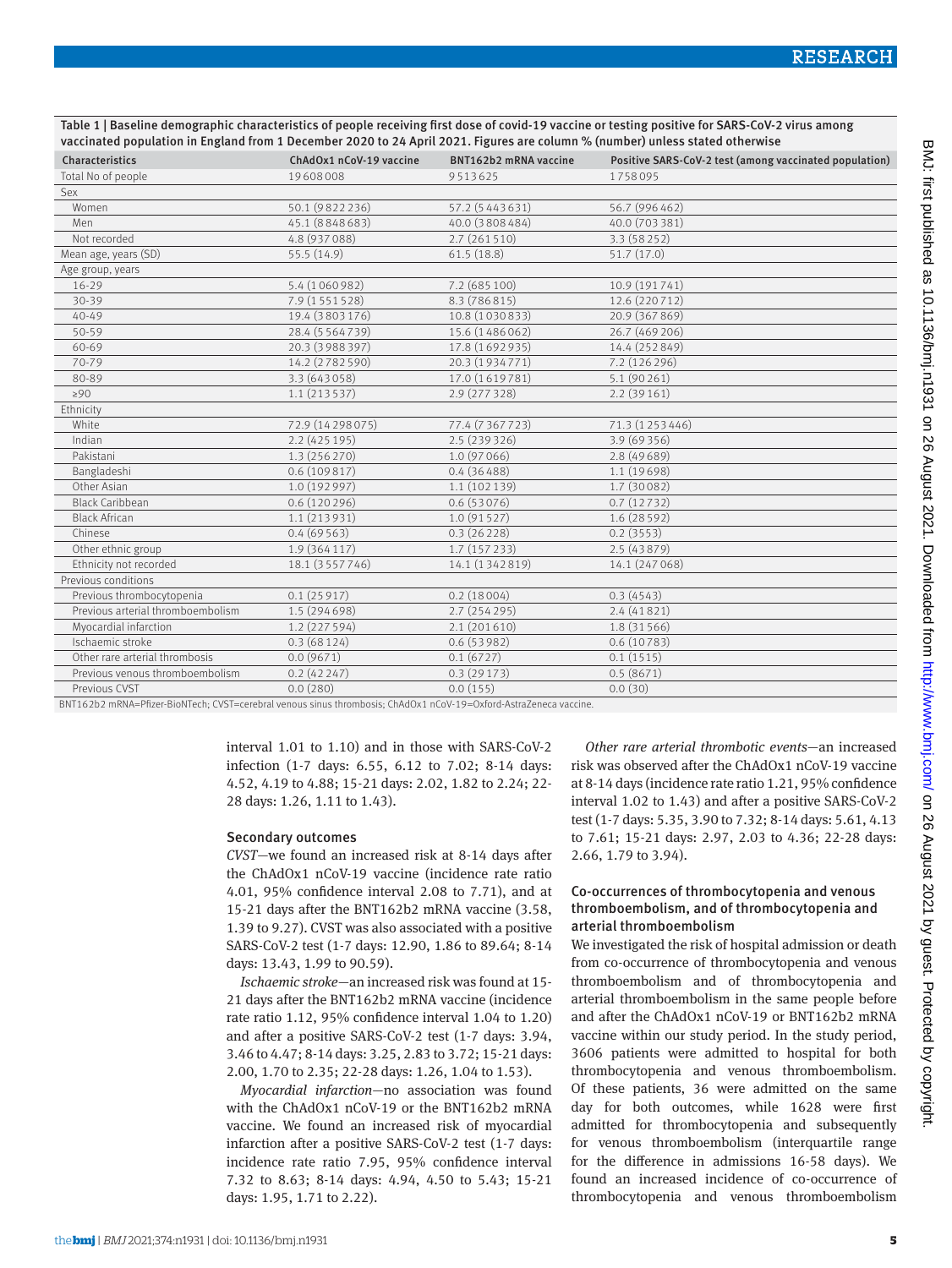Table 2 | Demographic characteristics of patients who experienced outcome in 28 days after first dose of covid-19 vaccine or SARS-CoV-2 infection among vaccinated population in England from 1 December 2020 to 24 April 2021. Figures are column % (number) unless stated otherwise

| ChAdOx1<br>ChAdOx1<br>ChAdOx1                                                                                                                                                                                                                                                  | <b>Positive SARS-</b> |
|--------------------------------------------------------------------------------------------------------------------------------------------------------------------------------------------------------------------------------------------------------------------------------|-----------------------|
| $nCoV-19$<br>$nCoV-19$<br>$nCoV-19$<br><b>BNT162b2</b><br><b>Positive SARS-</b><br><b>BNT162b2</b><br><b>Positive SARS-</b><br><b>BNT162b2</b><br>Characteristics<br>vaccine<br>mRNA vaccine<br>CoV-2 test<br>vaccine<br>mRNA vaccine<br>CoV-2 test<br>vaccine<br>mRNA vaccine | CoV-2 test            |
| Total No of people with                                                                                                                                                                                                                                                        |                       |
| 1480<br>1010<br>950<br>3077<br>2054<br>4671<br>11617<br>9473<br>event                                                                                                                                                                                                          | 4076                  |
| Sex                                                                                                                                                                                                                                                                            |                       |
| 47.8 (707)<br>43.5 (439)<br>39.5 (375)<br>52.2 (1605)<br>50.7 (1041)<br>39.3 (4563)<br>39.3 (3719)<br>Women<br>38.4 (1795)                                                                                                                                                     | 34.8 (1418)           |
| 52.2 (773)<br>56.5 (571)<br>60.5 (575)<br>47.5 (1462)<br>49.2 (1011)<br>61.6 (2876)<br>60.6 (7044)<br>60.7 (5749)<br>Men                                                                                                                                                       | 65.2 (2658)           |
| Not recorded<br>$\Omega$<br>0.1(10)<br>$\Omega$<br>$\Omega$<br>0.3(10)<br>0.1(k5)<br>$\circ$<br>0.1(5)                                                                                                                                                                         | $\circ$               |
| 73.1(15.5)<br>67.9(16.0)<br>73.5 (13.8)<br>63.8 (14.8)<br>72.2(12.5)<br>Mean age (SD)<br>66.3(16.0)<br>68.8 (14.7)<br>76.7(11.7)                                                                                                                                               | 72.2(13.5)            |
| Age group, years                                                                                                                                                                                                                                                               |                       |
| 2.5(37)<br>1.7(17)<br>1.8(17)<br>1.8(54)<br>1.1(22)<br>1.3(60)<br>0.1(14)<br>0.1(5)<br>$16 - 29$                                                                                                                                                                               | $\star$               |
| 0.6(66)<br>4.7(69)<br>3.0(30)<br>4.0(38)<br>2.8(87)<br>1.5(30)<br>4.3(199)<br>0.3(32)<br>30-39                                                                                                                                                                                 | $\langle 30$          |
| $40 - 49$<br>7.7(114)<br>4.7(47)<br>7.2(68)<br>5.0(153)<br>3.7(77)<br>2.7(314)<br>1.6(155)<br>10.3(482)                                                                                                                                                                        | 4.5(182)              |
| 7.6(77)<br>9.7 (199)<br>15.3(227)<br>16.7(159)<br>13.8 (424)<br>24.2 (1131)<br>13.0 (1512)<br>7.7(729)<br>50-59                                                                                                                                                                | 14.3 (583)            |
| 60-69<br>15.0 (152)<br>20.3(193)<br>22.4 (689)<br>15.1 (310)<br>15.2 (1437)<br>22.9 (339)<br>23.6 (1102)<br>23.1 (2680)                                                                                                                                                        | 21.7 (886)            |
| 70-79<br>26.1 (387)<br>24.6 (248)<br>22.4(213)<br>32.1 (987)<br>28.7 (590)<br>20.5 (959)<br>33.3 (3871)<br>26.5 (2507)                                                                                                                                                         | 24.8 (1010)           |
| 35.6 (360)<br>33.0 (677)<br>80-89<br>14.9 (220)<br>21.1(200)<br>16.3(501)<br>12.4 (580)<br>18.0 (2090)<br>37.9 (3592)                                                                                                                                                          | 24.3 (992)            |
| 6.5(62)<br>5.9(87)<br>7.8(79)<br>5.9(182)<br>7.3(149)<br>3.4(158)<br>9.2(1070)<br>10.7 (1016)<br>$\geq 90$                                                                                                                                                                     | 9.7(394)              |
| Ethnicity                                                                                                                                                                                                                                                                      |                       |
| 89.3 (902)<br>88.7 (10310)<br>89.3 (1321)<br>83.2 (790)<br>90.3 (2777)<br>89.9 (1847)<br>76.2 (3558)<br>89.5 (8483)<br>White                                                                                                                                                   | 80.4 (3279)           |
| Indian<br>2.4(35)<br>1.8(18)<br>2.9(28)<br>1.2(38)<br>1.3(27)<br>3.5(163)<br>2.4(279)<br>2.5(233)                                                                                                                                                                              | 4.3(174)              |
| Pakistani<br>0.9(13)<br>3.1(29)<br>0.6(17)<br>2.4(113)<br>1.6(184)<br>1.3(121)<br>1.2(12)<br>0.7(15)                                                                                                                                                                           | 4.0(163)              |
| $\star$<br>0.5(7)<br>0.3(8)<br>$\langle 10$<br>1.3(12)<br>1.3(59)<br>0.4(46)<br>0.3(29)<br>Bangladeshi                                                                                                                                                                         | 1.4(59)               |
| 1.0(10)<br>0.8(16)<br>Other Asian<br>0.8(12)<br>1.6(15)<br>0.3(8)<br>1.8(84)<br>0.6(71)<br>0.6(55)                                                                                                                                                                             | 1.7(69)               |
| <b>Black Caribbean</b><br>0.9(13)<br>0.6(6)<br>1.1(10)<br>1.3(39)<br>0.8(16)<br>2.6(121)<br>0.7(79)<br>0.5(49)                                                                                                                                                                 | 1.1(43)               |
| <b>Black African</b><br>0.9(13)<br>0.5(5)<br>0.7(23)<br>3.1(143)<br>0.5(60)<br>0.4(40)<br>1.6(15)<br>1.0(20)                                                                                                                                                                   | 1.0(41)               |
| $\star$<br>$\star$<br>$\star$<br>$\star$<br>$\star$<br>0.1(16)<br>Chinese<br>0.2(10)<br>0.1(13)                                                                                                                                                                                | 0.3(12)               |
| 1.2(18)<br>1.2(12)<br>2.2(21)<br>1.0(32)<br>1.0(21)<br>3.4(158)<br>1.1(122)<br>Other ethnic group<br>1.0(93)                                                                                                                                                                   | 2.5(103)              |
| Ethnicity not<br>recorded<br>3.2(47)<br>3.7(37)<br>2.9(28)<br>3.9(450)<br>4.3(132)<br>4.3(88)<br>5.6(262)<br>3.8(357)                                                                                                                                                          | 3.3(133)              |

BNT162b2 mRNA=Pfizer-BioNTech vaccine; ChAdOx1 nCoV-19=Oxford-AstraZeneca vaccine.

\*Cells with numbers <5 are suppressed.

within 8-14 days of the ChAdOx1 nCoV-19 vaccine (incidence rate ratio 1.34, 95% confidence interval 0.99 to 1.83). No association was found with the BNT162b2 mRNA vaccine, however we observed a positive association with SARS-CoV-2 infection (1-7 days: 4.91, 3.50 to 6.89; 8-14 days: 1.91, 1.20 to 3.06; supplementary table 3).

In the study period, 2112 patients were admitted to hospital for both thrombocytopenia and arterial thromboembolism. Of these patients, 20 were admitted on the same day for both outcomes, while 1097 were first admitted for thrombocytopenia and subsequently for arterial thromboembolism (interquartile range for the difference in admissions 18-65 days). We found no association with the ChAdOx1 nCoV-19 vaccine. We found a possible signal for the BNT162b2 vaccine at 8-14 days (incidence rate ratio 1.40, 95% confidence interval 0.97 to 2.01) and a positive association with the SARS-CoV-2 infection (1-7 days: 3.69, 2.29 to 6.05; 8-14 days: 2.59, 1.47 to 4.62; supplementary table 3).

#### Subgroup analyses by age group and sex

Supplementary tables 4a and 4b show the incidence rate ratios for subgroup analyses by age group or sex. An increased risk of thrombocytopenia was observed in people who had the ChAdOx1 nCoV-19 vaccine who were younger than 50 years (8-14 days: incidence rate ratio 1.56, 95% confidence interval 1.20 to 2.02; 2228 days: 1.40, 1.04 to 1.88) and older than 50 years (8- 14 days: 1.27, 1.13 to 1.43; 22-28 days: 1.22, 1.08 to 1.39). An increased risk of venous thromboembolism was observed in those who had the ChAdOx1 nCoV-19 vaccine who were older than 50 years (8-14 days: 1.09, 1.01 to 1.18) with a similar increase in those younger than 50 (1.19, 0.96 to 1.48). An increased risk of CVST was observed in those who had the ChAdOx1 nCoV-19 vaccine who were younger than 50 (8-14 days: 6.36, 2.61 to 15.46), and no significant increased risk was found in those older than 50 years. An increased risk of other rare arterial thrombosis was observed in those who had the ChAdOx1 nCoV-19 vaccine who were younger than 50 (8-14 days: 1.20, 1.01 to 1.44).

## Negative or positive control outcomes

We found no increased risk in those with coeliac disease (negative control) across the prespecified time periods for the vaccine exposures. Anaphylaxis (positive control) showed the expected increased risk in the initial period after exposure for both vaccinations but not in later periods (supplementary table 5).

### Incidence rates

The background incidence rates per 100000 person years for thrombocytopenia and arterial thromboembolism were higher in men while rates for venous thromboembolism tended to be higher in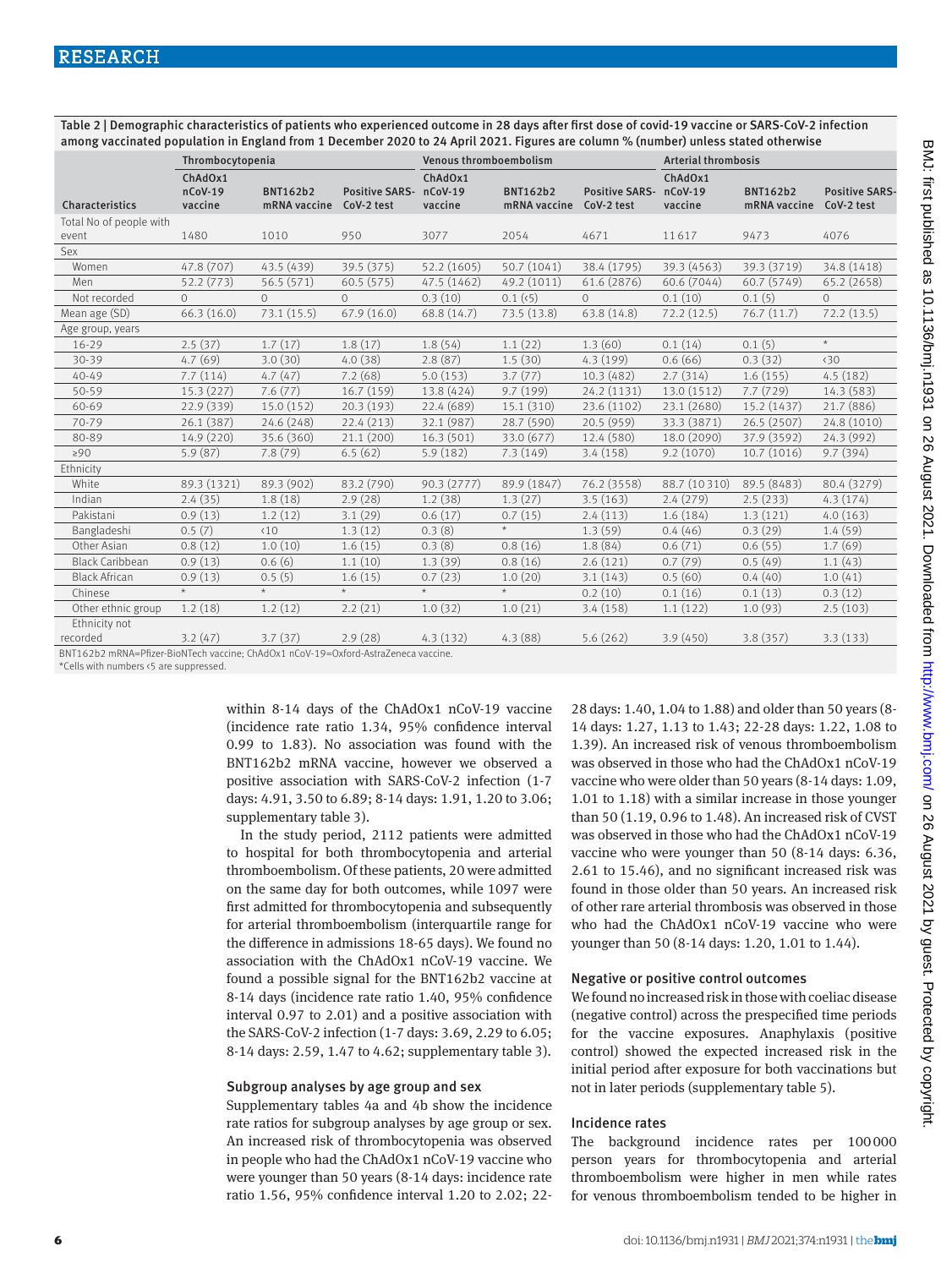Table 3 | Incidence rate ratios (95% confidence intervals) for primary composite and secondary outcomes in predefined risk periods immediately before and after exposure to vaccine and before and after positive SARS-CoV-2 test result, adjusted for calendar time from 1 December 2020 to 24 April 2021

|                                  | ChAdOx1 nCoV-19 vaccine<br>BNT162b2 mRNA vaccine |                                  | Positive SARS-CoV-2 test |                                  |                 |                                  |
|----------------------------------|--------------------------------------------------|----------------------------------|--------------------------|----------------------------------|-----------------|----------------------------------|
| Outcome and time period          | No of<br>events                                  | Incidence rate ratio<br>(95% CI) | No of<br>events          | Incidence rate ratio<br>(95% CI) | No of<br>events | Incidence rate ratio (95%<br>CI) |
| Composite primary outcomes       |                                                  |                                  |                          |                                  |                 |                                  |
| Thrombocytopenia                 |                                                  |                                  |                          |                                  |                 |                                  |
| <b>Baseline</b>                  | 3851                                             | 1.00                             | 2009                     | 1.00                             | 381             | 1.00                             |
| $-28$ to $-1$ days               | 910                                              | 0.67 (0.62 to 0.72)              | 504                      | $0.63$ (0.56 to 0.69)            | 430             | 4.71 (4.06 to 5.47)              |
| 0 day                            | 19                                               | $0.39$ (0.25 to 0.62)            | 13                       | 0.41 (0.23 to 0.70)              | 299             | 75.77 (64.48 to 89.03)           |
| $1-7$ days                       | 331                                              | $0.97$ (0.87 to 1.10)            | 243                      | $1.02$ (0.89 to 1.18)            | 398             | 14.04 (12.08 to 16.31)           |
| 8-14 days                        | 438                                              | 1.33 (1.19 to 1.47)              | 254                      | 1.02 (0.89 to 1.17)              | 152             | 5.27 (4.34 to 6.40)              |
| 15-21 days                       | 337                                              | $1.08$ (0.96 to 1.22)            | 259                      | 1.06 (0.93 to 1.22)              | 56              | 1.91 (1.44 to 2.54)              |
| 22-28 days                       | 356                                              | $1.26(1.13 \text{ to } 1.42)$    | 241                      | 1.08 (0.94 to 1.23)              | 45              | 1.50 (1.10 to 2.05)              |
| Venous thromboembolism           |                                                  |                                  |                          |                                  |                 |                                  |
| <b>Baseline</b>                  | 9846                                             | 1.00                             | 4627                     | 1.00                             | 1211            | 1.00                             |
| $-28$ to $-1$ days               | 2561                                             | $0.69$ (0.66 to 0.73)            | 1224                     | $0.64$ (0.60 to 0.68)            | 1007            | 3.43 (3.14 to 3.76)              |
| 0 day                            | 53                                               | $0.46$ (0.35 to 0.60)            | 25                       | $0.35(0.24 \text{ to } 0.52)$    | 833             | 63.52 (57.80 to 69.80)           |
| $1-7$ days                       | 746                                              | $0.92$ (0.85 to 1.00)            | 486                      | $0.92(0.83 \text{ to } 1.01)$    | 1305            | 13.78 (12.66 to 14.99)           |
| 8-14 days                        | 870                                              | 1.10 (1.02 to 1.18)              | 555                      | $0.99$ (0.90 to 1.08)            | 1371            | 13.86 (12.76 to 15.05)           |
| 15-21 days                       | 763                                              | $1.03$ (0.96 to 1.12)            | 514                      | $0.91$ $(0.82$ to $1.00)$        | 807             | 7.88 (7.18 to 8.64)              |
| 22-28 days                       | 645                                              | 0.97 (0.89 to 1.06)              | 474                      | 0.89(0.81 to 0.99)               | 355             | 3.38 (3.00 to 3.81)              |
| Arterial thromboembolism         |                                                  |                                  |                          |                                  |                 |                                  |
| <b>Baseline</b>                  | 31944                                            | 1.00                             | 21147                    | 1.00                             | 2743            | 1.00                             |
| $-28$ to $-1$ days               | 9155                                             | 0.78 (0.76 to 0.80)              | 5984                     | 0.71 (0.69 to 0.73)              | 3054            | 4.59 (4.34 to 4.86)              |
| 0 day                            | 143                                              | 0.33 (0.28 to 0.39)              | 125                      | $0.38(0.32 \text{ to } 0.45)$    | 1165            | 42.26 (39.33 to 45.40)           |
| $1-7$ days                       | 2769                                             | $0.92$ (0.88 to 0.95)            | 2161                     | $0.92$ (0.88 to 0.96)            | 1290            | 6.55 $(6.12 \text{ to } 7.02)$   |
| $8-14$ days                      | 3065                                             | 1.02 (0.98 to 1.06)              | 2377                     | $0.98(0.94 \text{ to } 1.02)$    | 917             | 4.52 (4.19 to 4.88)              |
| 15-21 days                       | 2906                                             | 1.01 (0.97 to 1.05)              | 2590                     | 1.06 (1.01 to 1.10)              | 426             | 2.02 (1.82 to 2.24)              |
| 22-28 days                       | 2734                                             | $1.02$ (0.98 to 1.06)            | 2221                     | 0.95(0.91 to 0.99)               | 278             | $1.26(1.11 \text{ to } 1.43)$    |
| <b>Secondary outcomes</b>        |                                                  |                                  |                          |                                  |                 |                                  |
| Cerebral venous sinus thrombosis |                                                  |                                  |                          |                                  |                 |                                  |
| <b>Baseline</b>                  | 44                                               | 1.00                             | 21                       | 1.00                             | $\star$         | 1.00                             |
| $-28$ to $-1$ days               | 9                                                | 0.59 (0.27 to 1.25)              | $\overline{7}$           | $1.04$ (0.43 to 2.51)            | $\star$         | 2.40 (0.22 to 25.98)             |
| 0 day                            | $\star$                                          | 1.95 (0.26 to 14.48)             | $\star$                  | NA                               | $\star$         | 115.70 (16.48 to 812.29)         |
| $1-7$ days                       | $^\star$                                         | $0.51$ $(0.12$ to $2.19)$        | $\star$                  | <b>NA</b>                        | $\star$         | 12.90 (1.86 to 89.64)            |
| 8-14 days                        | 15                                               | 4.01 (2.08 to 7.71)              | $\star$                  | 2.57 (0.85 to 7.78)              | $\star$         | 13.43 (1.99 to 90.59)            |
| 15-21 days                       | 8                                                | 2.15 (0.96 to 4.85)              | 6                        | 3.58 (1.39 to 9.27)              | $\star$         | 6.33 $(0.63 \text{ to } 63.67)$  |
| 22-28 days                       | $\star$                                          | $0.60$ $(0.14$ to $2.55)$        | $\star$                  | <b>NA</b>                        | $\star$         | 5.81 (0.59 to 57.24)             |
| Ischaemic stroke                 |                                                  |                                  |                          |                                  |                 |                                  |
| <b>Baseline</b>                  | 10355                                            | 1.00                             | 6439                     | 1.00                             | 1069            | 1.00                             |
| $-28$ to $-1$ days               | 2671                                             | $0.67$ $(0.64$ to $0.70)$        | 1614                     | $0.62$ (0.58 to 0.65)            | 1128            | 4.21 (3.84 to 4.61)              |
| 0 day                            | 43                                               | $0.29$ $(0.22$ to $0.40)$        | 33                       | $0.32(0.23 \text{ to } 0.45)$    | 273             | 23.55 (20.53 to 27.01)           |
| $1-7$ days                       | 968                                              | $0.94$ (0.88 to 1.01)            | 718                      | $0.97$ $(0.89$ to $1.05)$        | 326             | $3.94$ $(3.46 \text{ to } 4.47)$ |
| 8-14 days                        | 1080                                             | $1.07$ $(1.00 \text{ to } 1.14)$ | 789                      | 1.03 (0.95 to 1.11)              | 275             | $3.25$ (2.83 to 3.72)            |
| 15-21 days                       | 965                                              | $1.00$ (0.93 to 1.07)            | 862                      | 1.12 (1.04 to 1.20)              | 174             | 2.00 (1.70 to 2.35)              |
| 22-28 days                       | 920                                              | 1.02 (0.95 to 1.10)              | 765                      | $1.03(0.96 \text{ to } 1.12)$    | 112             | $1.26$ (1.04 to 1.53)            |
| Myocardial infarction            |                                                  |                                  |                          |                                  |                 |                                  |
| <b>Baseline</b>                  | 22079                                            | 1.00                             | 15124                    | 1.00                             | 1776            | 1.00                             |
| $-28$ to $-1$ days               | 6565                                             | $0.83$ $(0.81$ to $0.86)$        | 4485                     | 0.76 (0.73 to 0.78)              | 1995            | 4.74 (4.42 to 5.08)              |
| 0 day                            | 103                                              | 0.36(0.29 to 0.43)               | 95                       | 0.41(0.33 to 0.50)               | 906             | 53.06 (48.77 to 57.73)           |
| $1-7$ days                       | 1881                                             | 0.92 (0.87 to 0.96)              | 1483                     | 0.90 (0.85 to 0.95)              | 970             | 7.95 (7.32 to 8.63)              |
| 8-14 days                        | 2028                                             | 0.99 (0.95 to 1.04)              | 1668                     | 0.98 (0.93 to 1.03)              | 624             | $4.94(4.50 \text{ to } 5.43)$    |
| 15-21 days                       | 2000                                             | 1.02 (0.97 to 1.07)              | 1789                     | 1.04 (0.99 to 1.09)              | 258             | 1.95 (1.71 to 2.22)              |
| 22-28 days                       | 1889                                             | $1.02$ (0.97 to 1.07)            | 1510                     | $0.92$ (0.87 to 0.97)            | 161             | $1.15$ (0.97 to 1.35)            |
| Other rare arterial thrombosis   |                                                  |                                  |                          |                                  |                 |                                  |
| Baseline                         | 1469                                             | 1.00                             | 732                      | 1.00                             | 139             | 1.00                             |
| $-28$ to $-1$ days               | 365                                              | $0.63$ (0.56 to 0.71)            | 183                      | 0.59 (0.50 to 0.70)              | 164             | 4.70 (3.68 to 6.02)              |
| 0 day                            | 5                                                | $0.25$ (0.10 to 0.59)            | $\star$                  | $0.08$ (0.01 to 0.56)            | 55              | 35.15 (25.40 to 48.65)           |
| $1-7$ days                       | 105                                              | $0.74$ (0.60 to 0.91)            | 93                       | 1.03 (0.82 to 1.29)              | 60              | 5.35 (3.90 to 7.32)              |
| 8-14 days                        | 164                                              | $1.21(1.02 \text{ to } 1.43)$    | 88                       | $0.95(0.75 \text{ to } 1.19)$    | 65              | 5.61 $(4.13 \text{ to } 7.61)$   |
| 15-21 days                       | 127                                              | $1.00(0.83 \text{ to } 1.21)$    | 107                      | $1.16(0.94 \text{ to } 1.44)$    | 34              | $2.97$ $(2.03$ to 4.36)          |
| 22-28 days                       | 114                                              | $1.00$ (0.81 to 1.22)            | 102                      | $1.15(0.93 \text{ to } 1.42)$    | 31              | 2.66 (1.79 to 3.94)              |

BNT162b2 mRNA=Pfizer-BioNTech vaccine; ChAdOx1 nCoV-19=Oxford-AstraZeneca vaccine.

\*Cells with entries <5 are suppressed.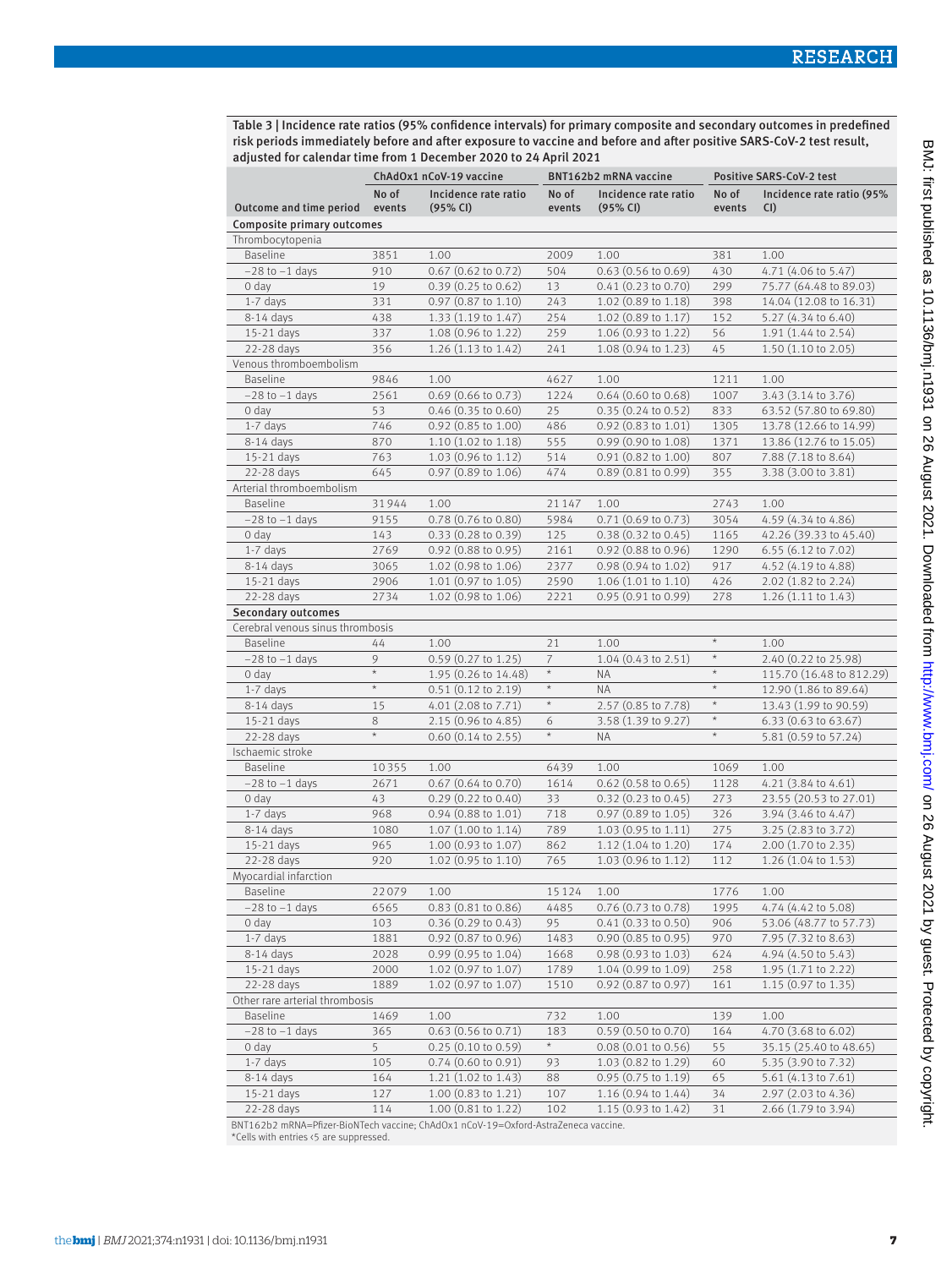# RESEARCH



**Time period (days since exposure)**

Fig 1 | Incidence rate ratios (95% confidence intervals) for outcomes in predefined risk periods immediately before and after exposure to ChAdOx1 nCoV-19 (Oxford-AstraZeneca) or BNT162b2 mRNA (Pfizer-BioNTech) vaccine, and before and after a positive SARS-CoV-2 test result from 1 December 2020 to 24 April 2021. CVST=cerebral venous sinus thrombosis

> women (supplementary tables 6a and 6b). Rates of all outcomes increased with age except for CVST where the highest rates occurred in those aged 20-50 years and 60-64 years. Rates also varied by ethnicity.

#### Sensitivity analyses

Sensitivity analyses 1 and 2 were generally consistent with the main analysis. This finding suggests the results were not sensitive to censoring due to death, except for reductions in incidence rate ratios for arterial thromboembolism and ischaemic stroke associated with the BNT162b2 mRNA vaccine at 15-21 days and CVST associated with both vaccines for sensitivity analysis 2. Estimates from sensitivity analyses 3-5 were consistent with the main analysis for all outcomes, although confidence intervals were wider due to smaller numbers, particularly for CVST (supplementary tables 7a-c and supplementary fig 3a and 3b). Estimates from sensitivity analysis 6 are consistent with the main results for the ChAdOx1 nCoV-19 vaccine, while they decreased slightly for the BNT162b2 mRNA vaccine, but stayed significant for **CVST** 

# Absolute measures of effect of vaccinations and SARS-CoV-2 infection

We estimated the number of exposures needed for one excess event and the excess number of events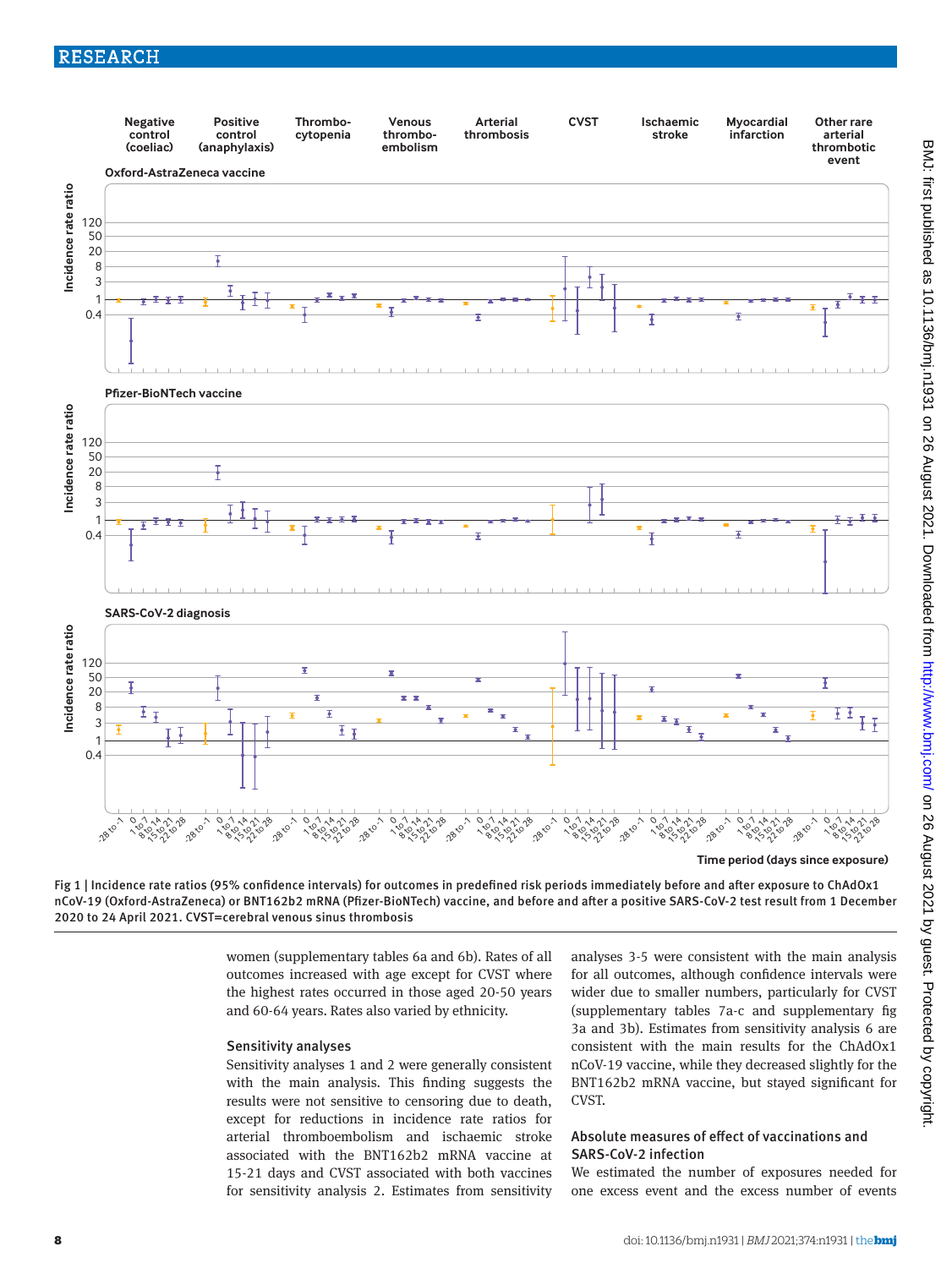per 10 million exposed to each vaccine or with a SARS-CoV-2 positive test (supplementary table 8). For example, with the ChAdOx1 nCoV-19 vaccine the excess events were 107 for thrombocytopenia, 66 for venous thromboembolism, and seven for CVST. For the BNT1262b2 mRNA vaccine, there are an estimated 143 extra cases of ischaemic stroke. For SARS-Cov-2 infection, there are an estimated 934 extra cases of thrombocytopenia, 12614 of venous thromboembolism, 1699 of ischaemic stroke, and 20 of CVST.

#### **Discussion**

Our analysis of serious adverse events leading to hospital admission or death, covering a population of over 29 million vaccinated people in England, showed increased relative incidences of thrombocytopenia and venous thromboembolism in the 8-14 days after ChAdOx1 nCoV-19 vaccination but not of arterial thromboembolism. Conversely, BNT162b2 mRNA vaccination was associated with arterial thromboembolism 15-21 days after vaccination but not with thrombocytopenia or venous thromboembolism. For our prespecified secondary outcomes, we found an increased risk of CVST and other rare arterial thrombotic events at 8-14 days after the ChAdOx1 nCoV-19 vaccination. We also found an increased risk of CVST and ischaemic stroke at 15-21 days after vaccination with BNT162b2 mRNA. The increased risks for CVST for both vaccines might be a potential signal, although numbers were small and further confirmation is needed. The small absolute risks associated with both of the vaccines should be noted; for instance, for 10 million people exposed to the ChAdOx1 nCoV-19 vaccine, there were seven excess events of CVST in the 28 days after the vaccine.

The subgroup analysis by age group has shown no association between CVST and the BNT162b2 mRNA vaccine, but a strong association with ChAdOx1 nCoV-19 in those younger than 50 years old (incidence rate ratio 6.36, 95% confidence interval 2.61 to 15.46). However, the sample size was considerably lower in the subgroup analyses, especially for the BNT162b2 mRNA vaccine (fewer than five people in each risk interval). However, the point estimate of incidence rate ratio associated with the BNT162b2 mRNA vaccine remained large (3.90, 0.96 to 15.82 at 15-21 days), suggesting a signal for CVST after vaccination.

The results were robust to sensitivity analyses, except for the association between the BNT162b2 mRNA vaccine and arterial thromboembolism (including ischaemic stroke), which reduced in magnitude in the sensitivity analyses accounting for fatal events. Also, we observed some variation in results for the CVST outcome; for example, the incidence rate ratios for the second sensitivity analysis were lower compared with the main analysis, which might be due to small numbers and wider confidence intervals. The incidence rate ratios associated with SARS-CoV-2 infection were much higher for each outcome than those associated with either vaccine, with the greatest risk for all outcomes being in the first week after a positive test.

#### Strengths and limitations of this study

Analyses of safety signals are complex, especially in the context of a new disease for which the effects could be similar to adverse events of a vaccine deployed to prevent it. Furthermore, the vaccination programme in England began during the third pandemic wave, which coincided with the emergence of the B.1.1.7 variant of concern. In this context, case-control or cohort studies are probably subject to major confounding, especially given the pace of vaccination where matched unvaccinated controls might only be unexposed for relatively short periods before vaccination (or uninfected patients before SARS-CoV-2 infection). For this reason, we used the self-controlled case series study design, which has major advantages because the within-person comparison reduces potential confounding for all fixed characteristics. Our inclusion of calendar time in weekly blocks further accounted for temporal confounding, important given the time varying influence of pandemic waves on health and healthcare systems. To provide greater confidence in assessing associations between vaccine and outcome, we conducted our analyses on negative (coeliac) and positive (anaphylaxis) control outcomes.

The UK provides an ideal setting to study these widely deployed vaccines because they have been used at scale, enabling direct comparison. Other strengths of our study include representativeness, data completeness for exposures, and timeliness. Our results are likely to be generalisable to other older populations because we have studied a very large sample of much more diverse patients than those enrolled in clinical trials<sup>12</sup>; however, they might not be generalisable to younger populations because they have not yet been vaccinated in large numbers. Unlike signals arising from case report series,<sup>78</sup> our study is not subject to recall selection biases because we used prospectively recorded medical data collected during the course of NHS clinical care. We obtained data from four, high quality, national electronic health record databases, all used for operational purposes. Our sensitivity analyses generally support our interpretations. To estimate associations with SARS-CoV-2 infection, we used people who had been vaccinated and accounted for time varying effects of vaccination and infection in the same model. We have also published our scientifically reviewed protocol.<sup>15</sup>

Our study is limited by restricting our analysis to first vaccine dose only (which is necessary since these analyses are being undertaken during the vaccination roll-out), lack of formal adjudication of routinely acquired outcomes, and potential for misclassification of outcomes or exposures. While we captured completed hospital admissions, we did not capture admissions where patients were still in hospital by the study end date. However, we believe that any bias, if present, is probably non-differential with respect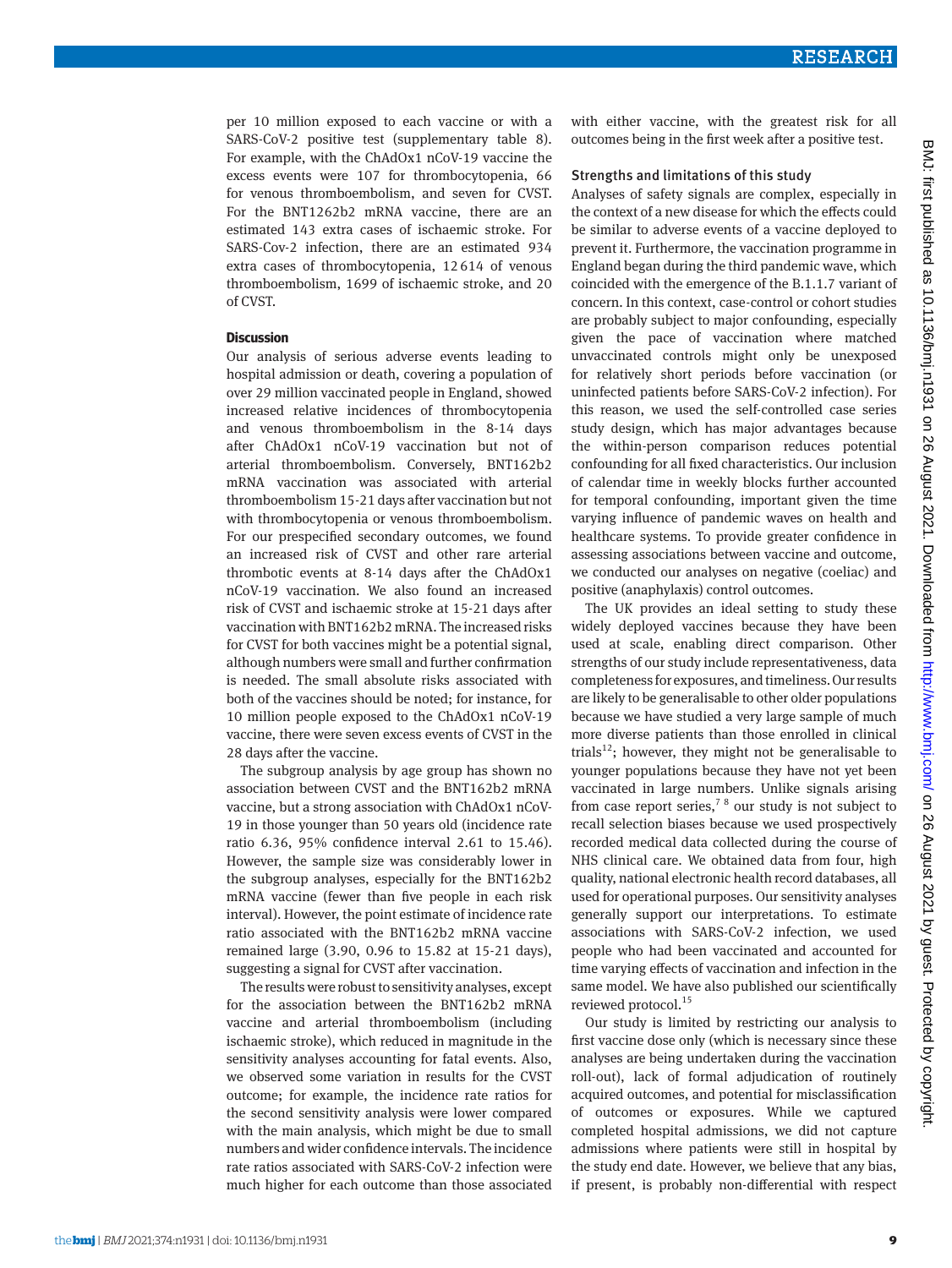to each vaccine, and so the comparisons between vaccines are unlikely to be affected.

#### Comparison with other studies

The European Medicines Agency reported at least 169 possible cases of CVST and 53 possible cases of splanchnic vein thrombosis among 34 million recipients of the ChAdOx1 nCoV-19 vaccine; 35 possible cases of central nervous system thrombosis among 54 million recipients of the Pfizer-BioNTech mRNA vaccine; and five possible (but unvetted) cases of CVST among 4 million recipients of the Moderna mRNA vaccine. A recent study has estimated rate ratios for thromboembolic events after vaccination by using a case-control and a self-controlled case series analysis with national Scottish data.<sup>27</sup> The authors found that the rate ratios estimated from the nested case-control study were larger than those estimated using the selfcontrolled case series analysis. This finding might indicate the presence of residual confounding or confounding by indication, which the self-controlled case series analysis takes naturally into account. Overall, their study showed broadly similar results to ours for the ChAdOx1 nCoV-19 vaccine: an increased risk of thrombocytopenia (Scottish results from selfcontrolled case series (0-28 days): incidence rate ratio 1.98, 95% confidence interval 1.29 to 3.02; our study (8-28 days): 1.23, 1.14 to 1.33) but not arterial thromboembolic events (0.97, 0.93 to 1.02, and 1.08, 0.95 to 1.22, respectively). The authors did not find an association between these outcomes and the BNT162b2 mRNA vaccine, as we have found. These differences might be explained by the smaller numbers in the Scottish population (0.8 million vaccinated in Scottish study with BNT162b2 mRNA compared with 9.5 million in England in our study).

### Policy implications

The increased risk of thrombocytopenia with ChAdOx1 nCoV-19 and the increased risk of arterial and venous events identified with both vaccines has major implications for healthcare policy and further research. However, these findings would benefit from corroboration from other countries using similarly robust analytical approaches and large datasets. We have highlighted the results of the statistically significant findings, although further consideration of the clinical significance of these results is needed, particularly when the estimates are close to one.

### Conclusions

We found an increased risk of thrombocytopenia, venous thromboembolism, and other rare arterial thrombotic events in short time intervals after a first dose of the ChAdOx1 nCoV-19 vaccine, and of arterial thromboembolism and ischaemic stroke after a first dose of the BNT162b2 mRNA vaccine. An increased risk of CVST was found after a first dose of both vaccines, which might be a potential signal, although numbers were small and further confirmation is

needed. Importantly, the risks of these outcomes after vaccination were much lower than those associated with SARS-CoV-2 infection in the same population.

#### AUTHOR AFFILIATIONS

<sup>1</sup>Nuffield Department of Primary Health Care Sciences, University of Oxford, Oxford, UK

2 Leicester Real World Evidence Unit, Leicester Diabetes Centre, University of Leicester, Leicester, UK

<sup>3</sup>Nuffield Department of Clinical Neurosciences, University of Oxford, NIHR Biomedical Research Centre, Oxford University Hospitals NHS Trust, Oxford, UK

4 Department of Critical Care Medicine, Guys and St Thomas' NHS Foundation Trust, London, UK

<sup>5</sup>Intensive Care National Audit & Research Centre, London, UK 6 Department of Medical Statistics, London School of Hygiene and Tropical Medicine, London, UK

<sup>7</sup> Primary Care Unit, Department of Public Health and Primary Care, School of Clinical Medicine, University of Cambridge, Cambridge, UK 8 MRC Epidemiology Unit, Institute of Metabolic Science, School of Clinical Medicine, University of Cambridge, Cambridge, UK <sup>9</sup>Usher Institute, University of Edinburgh, Edinburgh, UK

<sup>10</sup>Division of Primary Care, School of Medicine, University of Nottingham, Nottingham, UK

This project involves data derived from patient level information collected by the NHS in the UK as part of the care and support of patients with cancer. The SARS-CoV-2 test data are collated, maintained, and quality assured by Public Health England (PHE). Access to the data was facilitated by the PHE Office for Data Release. The Hospital Episode Statistics, Secondary Users Service (SUS-PLUS) datasets and civil registration data are used with permission from NHS Digital who retain the copyright for those data. We acknowledge the contribution of EMIS practices who contribute to QResearch and EMIS Health, and the Universities of Nottingham and Oxford for expertise in establishing, developing, or supporting the QResearch database. NHS Digital and PHE bear no responsibility for the analysis or interpretation of the data.

Contributors: JHC, CACC, MP led the study conceptualisation, development of the research question, and with JD the development of advanced statistical aspects. JHC obtained data approvals, undertook the data specification, curation, and analysis, and wrote the first draft of the paper. AS, XWM, KK, SJG, DAH, PW, JD contributed to the discussion on protocol development and provided critical feedback on drafts of the manuscript. JHC, AS, PW, MP, CACC helped to edit the final manuscript. All authors approved the protocol, contributed to the critical revision of the manuscript and approved the final version of the manuscript. AZ and CACC equally contributed as senior authors. The funders of this study had no role in the design and conduct of the study and did not review or approve the manuscript. The views expressed are those of the authors and not necessarily the funders. JHC, MP, CACC had full access to all the study data, and JHC had final responsibility for submission and is the guarantor. The corresponding author attests that all listed authors meet authorship criteria and that no others meeting the criteria have been omitted.

Funding: This research is part of the Data and Connectivity National Core Study, led by Health Data Research UK in partnership with the Office for National Statistics and funded by UK Research and Innovation (grant ref MC\_PC\_20029). KK is supported by the National Institute for Health Research (NIHR) Applied Research Collaboration East Midlands (ARC-EM) and NIHR Lifestyle BRC. MSH is supported by the National Institute for Health Research Clinician Scientist Award (NIHR-CS-2016-16-011). The views expressed in this publication are those of the author(s) and not necessarily those of the NHS, the UK National Institute for Health Research, or the Department of Health. AS is supported by the Health Data Research UK BREATHE Hub.

Competing interests: All authors have completed the ICMJE uniform disclosure form at [www.icmje.org/coi\\_disclosure.pdf](http://www.icmje.org/coi_disclosure.pdf) and declare: support from UK Research and Innovation for the submitted work. JHC reports grants from the John Fell Oxford University Press Research Fund, Cancer Research UK (CR-UK) grant No C5255/A18085, through the Cancer Research UK Oxford Centre and the Oxford Wellcome Institutional Strategic Support Fund (204826/Z/16/Z) during the conduct of the study; JHC is an unpaid director of QResearch, a notfor-profit organisation, which is a partnership between the University of Oxford and EMIS Health who supply the QResearch database used for this work; JHC is a founder and shareholder of ClinRisk and was